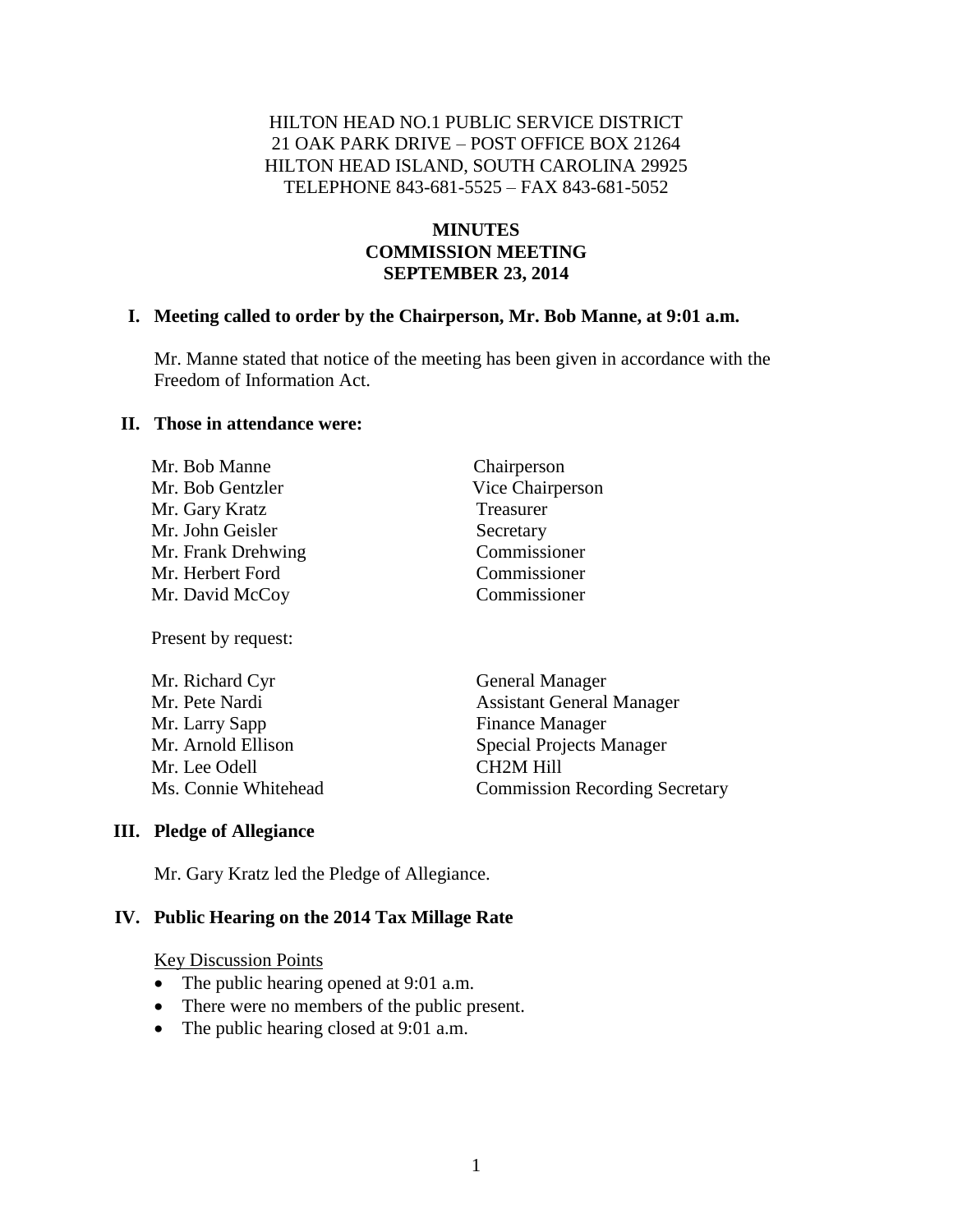## **V. Adoption of the Draft Minutes of the August 26, 2014 Regular Board Meeting**

# Action

• On page 3, in the fourth bullet of section IX, the sentence was clarified to read the potential refunding would lower debt service by \$1.2 million and yield \$134,198 annually.

# Key Discussion Points

 Mr. Geisler moved to adopt the minutes as amended. Mr. McCoy seconded. The motion passed unanimously.

# **VI. Public Comment on Non-Agenda Items**

None

# **VII. Tax Millage Rate**

Key Discussion Points

- At the time of the adoption of the FY'15 Budget, the millage was set at 4.0 mills based on Beaufort County estimated assessments. Since that time, the estimates have been revised. Revenues are expected to increase from \$1,204,000 to \$1,374,967, increasing the mill to 4.61.
- Staff does not recommend amending the FY'15 ad valorem taxes for tax year 2014.

## Action

 Mr. Drehwing moved to adopt staff's recommendation as presented. Mr. Gentzler seconded. The motion passed unanimously.

# **VIII. Bi-Annual Water and Wastewater Quality Audits**

- Mr. Lee Odell presented the bi-annual water and wastewater quality audit.
- The audits focused on the following areas:
	- o Water System
		- Regulatory Compliance
		- Water Treatment
		- **Distribution Water Quality**
		- **Customer Water Quality**
	- o Wastewater System
		- WWTP and Wetlands Discharges
		- **WWTP Golf Courses Reuse Discharges**
		- Jenkins Island RO Concentrate Discharges
		- Collection System
		- **Customer Inquiries**
- Mr. Odell's water audit found that:
	- o The RO plant is running at peak efficiency.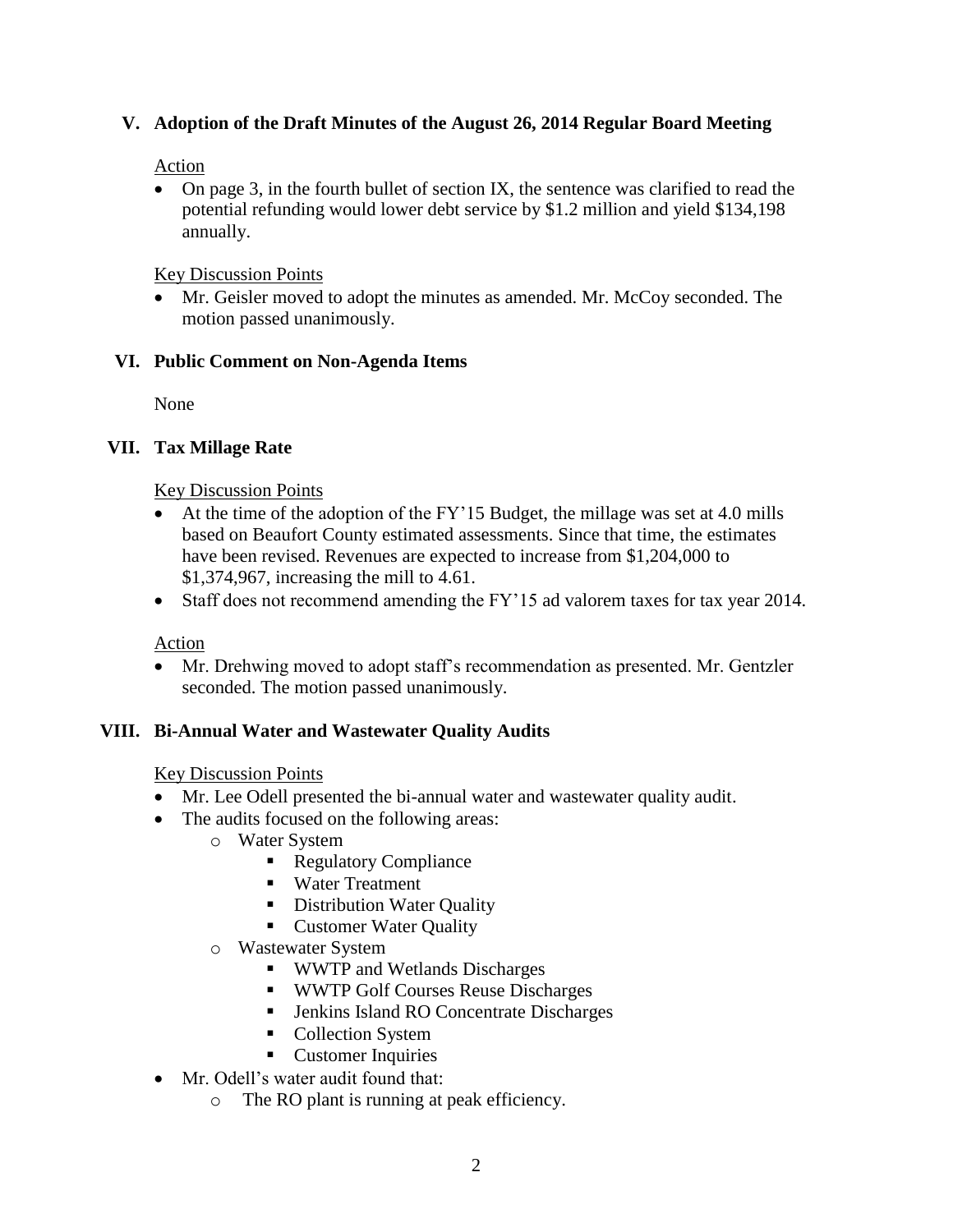- o ASR is paying very big dividends
- o The Lab is very supportive
- The wastewater audit found that:
	- o The operations is very well organized
	- o Staff is very proactive
	- o There is good collaboration between operations and Lab staff
- The water system recommendations are:
	- o Modify monthly water quality report to more easily identify trends.
- The wastewater system recommendations are:
	- o Continue the operational improvements completed at the WWTP over the past three years, which have improved effluent water quality.
	- o Modify the WWTP to remove nitrate from the effluent because of the new reuse permit requirement to monitor and potentially mitigate groundwater at the golf courses.

# **IX. By-laws Amendment**

## Key Discussion Points

- The Planning and Operations Committee asked staff to research the ability of Commissioners to vote via electronic means, such as tele- or videoconferencing.
- State law permits the achievement of quorum by electronic means and thereby allows voting by electronic means.
- The current PSD Commission by-laws require a quorum to be physically present at Commission meetings. They also allow for participation by electronic means but are silent on whether voting is allowed.
- Staff discussed voting by electronic means with other local governments. Some allow participation and voting by electronic means, while others allow only participation.
- The Committee recommends amending Article Six, Section 2 of the Commission By-laws to allow Commissioner voting by electronic means.

## Action

• Mr. Gentzler moved to adopt the revised by-laws amendment. Mr. Drehwing seconded. The motion passed unanimously.

# **X. Personnel Policy Manual**

- Mr. Nardi presented the draft revisions to the Personnel Policy Manual.
- The PSD's legal counsel has reviewed the manual and finds it to be in "very good shape."
- Noteworthy changes to the PPM are:
	- o Policy 4.1 Payment Method/Schedule (8). The PSD now requires employees to be paid by direct deposit. Previously this was optional.
	- o Former Policy 5.2.3 Family and Medical Leave Act. This policy has been removed from the revised PPM upon the recommendation of counsel. The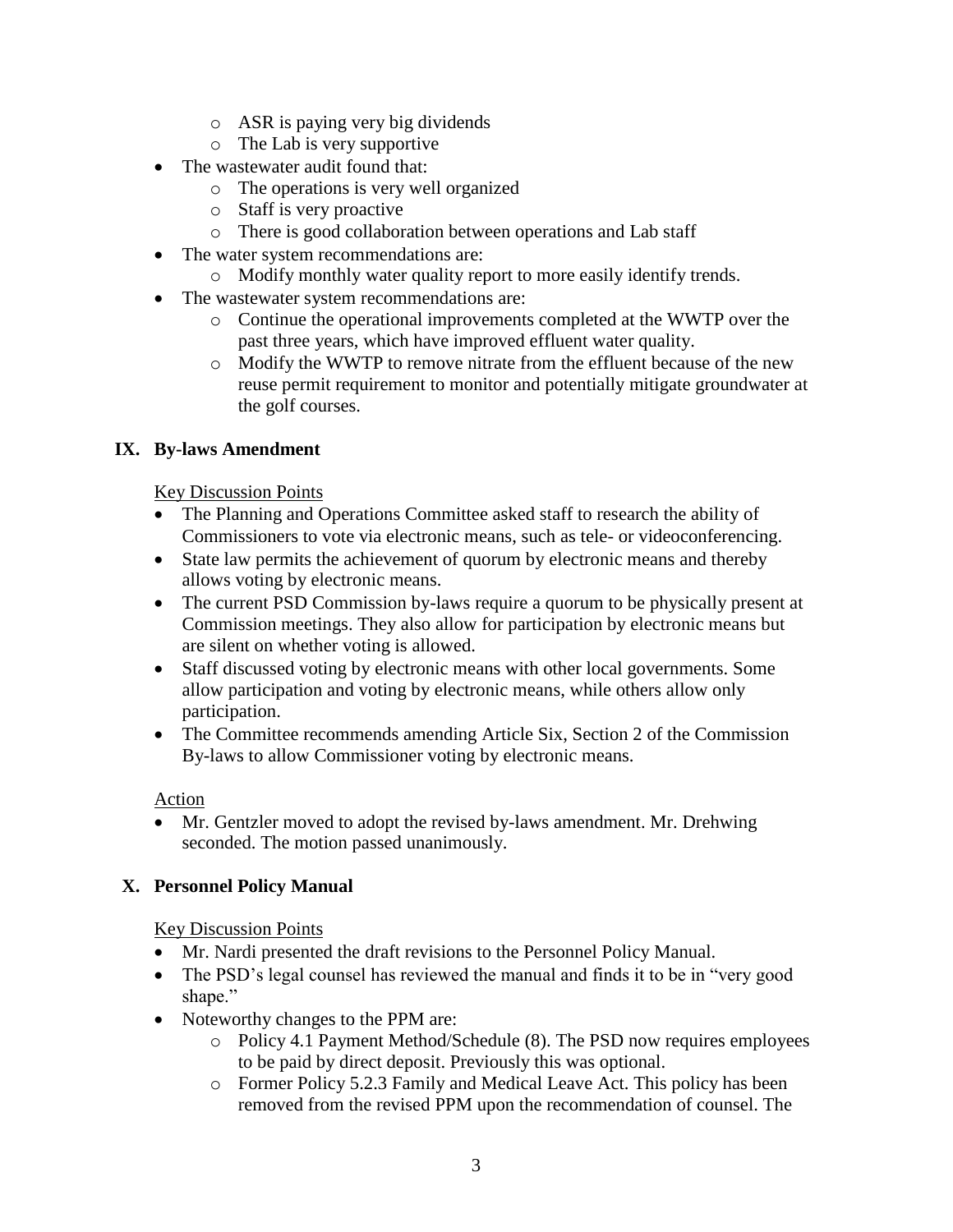inclusion of this policy was not required by law and because the PSD currently has less than 50 employees, no PSD employee has rights under the Act. It has been removed to avoid potential confusion

- o New Policy 6.2 Personal Property and Expectation of Privacy (pg. 17). This policy has been added to summarize and clarify the PSD's position regarding its property and workplace environment as they relate to employee's privacy expectations.
- o Policy 6.9 Vehicle Use Policies. (pg. 22-24). A section has been added to this policy addressing GPS Tracking Devices (pg. 23). The new statement anticipates the PSD's use of GPS in its vehicles and clarifies the PSD's position regarding the potential use of GPS data in personnel management situations.
- o Policy 6.13 Workstation Policy (pg. 25). This policy has been revised with the input of the IT Manager to reflect current practices.
- The Personnel and Community Relations Committee recommends adoption of the revised PPM.

# Action

 Mr. Drehwing moved to adopt the revised Personnel Policy Manual as presented. Mr. Gentzler seconded. The motion passed unanimously.

# **XI. Commissioner & Committee Reports**

## **A. Finance Committee**

Key Discussion Points

- The Committee has not met since the last board meeting.
- The auditor's report is anticipated at the October board meeting.

## **B. Planning and Operations Committee**

Key Discussion Points

- The Committee has not met since the last board meeting.
- The Strategic Planning session will be held in November. Steve Riley has confirmed he will attend.

# **C. Long Range Water Supply Planning Committee**

- The Committee met on Sept. 18.
- Mr. Cyr presented GMA's Saltwater Intrusion Update Report. Well conditions are not improving and the PSD may have only one well remaining by 2020.
- On Monday, the PSD will stop pumping water from the ASR bubble and begin recharging.
- The Bluffton Fly-over water main is now in operation.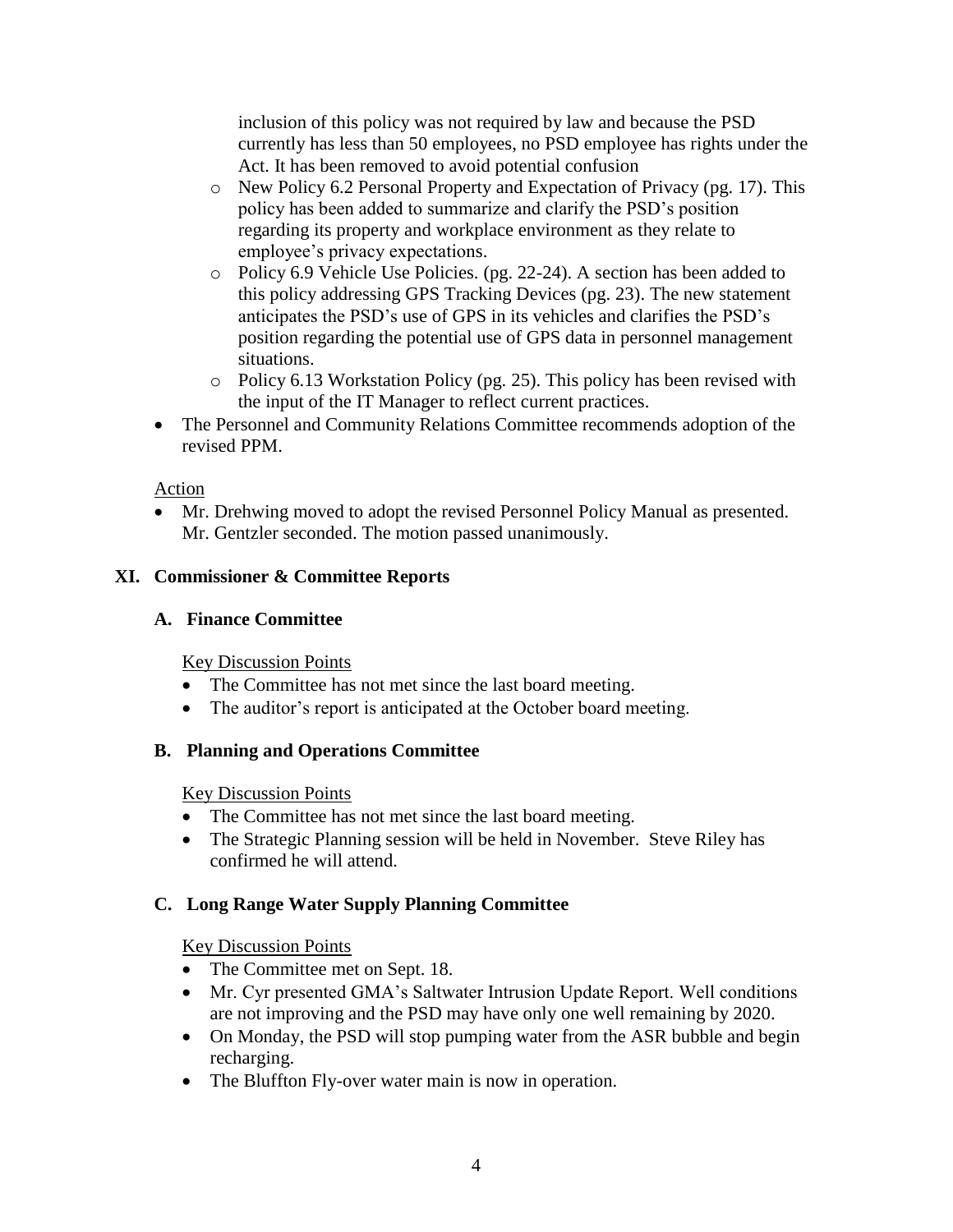- The three contracts for the RO plant expansion have all been awarded. The project, which is progressing under budget, is anticipated to be complete by December 31.
- BJWSA has assigned Margaret Pope the task of drafting a revised Purchased Water Agreement. Mr. Cyr presented the Committee a list of the PSD's proposed changes, and he will forward the list to Attorney Pope.
- The most recent Water Supply Plan called for ASR II to be in operation by 2018. Mr. Eric Neise will begin preparing an impact study, which will involve locating the most ideal area for ASR II. Mr. Sapp suggested that the PSD begin the preliminary engineering report (PER) phase of the project. Doing so will speed the loan process if the PSD chooses to pursue SRF funding. The loan approval would be valid for four years.
- The off-peak purchase period with BJWSA begins on Oct. 1. The rate has increased from \$0.82 to \$0.84 per thousand gallons.

## Action

 The board agreed by consensus to move forward with the PER phase of the ASR II project.

## **D. Community Relations and Personnel Committee**

## Key Discussion Points

- The Committee met on Sept. 22 to discuss general manager succession planning.
- Until Jan. 1, both Mr. Cyr and Mr. Nardi will retain their current positions. As of Jan. 1, Mr. Nardi will officially transition into the role of General Manager and Mr. Cyr will assist Mr. Nardi as staff support and will continue to work on several PSD projects such as ASR II and the Sewer Master Plan.
- The Committee recommended issuing the evaluation assignments to the commissioners in April, holding an executive session in May, and meeting with Richard for review in June.
- The Committee asked Mr. Nardi to put together for committee review some ideas for what he would like to see as his evaluation criteria. The Committee will review the transition plan in regards to the performance evaluation.

# **XII. Staff Reports**

## **A. Community Involvement Report**

- Nine employees will receive Employee Recognition Awards for the second and third quarters of 2014.
- Five employees will receive special recognition awards for responding and repairing damage to PSD equipment caused by multiple lightning strikes.